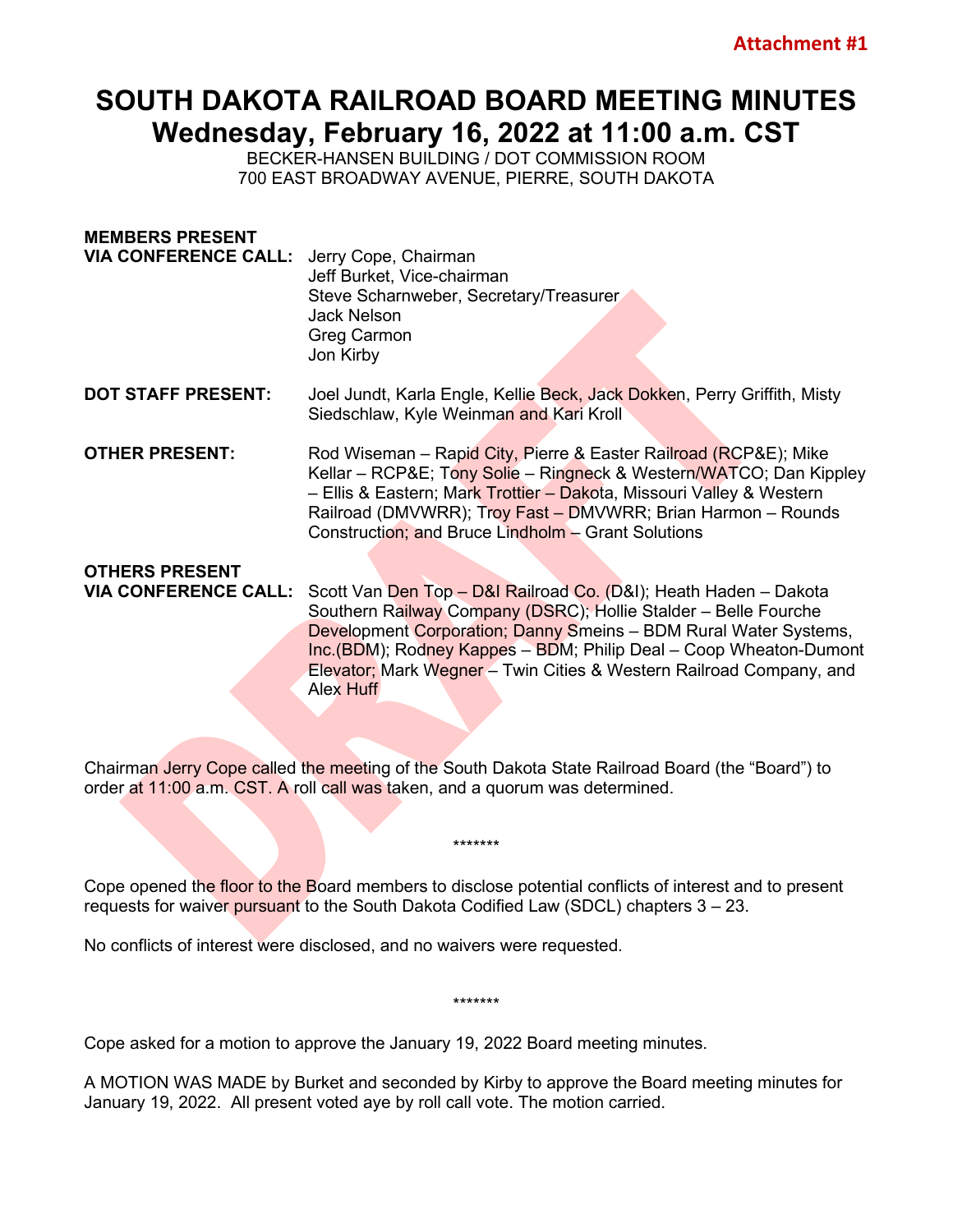\*\*\*\*\*\*\*

Cope opened the floor to public input. No members of the public addressed the Board.

Secretary Joel Jundt presented the following items in the Secretary's Report to the Board. He shared that Congress has passed another continuing resolution set to expire on March 11, 2022. Until an appropriation bill is passed, the Department will continue to be capped at the FFY2021 federal funding amounts.

\*\*\*\*\*\*\*

\*\*\*\*\*\*\*

Jundt presented for Board consideration a state railroad loan to the Roberts County Regional Railroad Authority for the Sisseton to Milbank railroad line. The loan is proposed in conjunction with a Rebuilding American Infrastructure with Sustainability and Equality (RAISE) discretionary grant application for \$25,000,000. The proposed project would reconstruct the railroad line from Milbank to Sisseton (excluding the Lake Farley Bridge) to AREMA Class II standards. Jundt introduced Mark Wegner of Twin Cities & Western Railroad Company who explained more about the plan to pursue the RAISE grant for the project. The proposed project will replace the existing rail with 115lb or heavier new or relay rail, replace ties (estimate of 2046 new ties per mile), add 600 tons per mile of ballast, repair 10 crossings, add 850 tons of riprap, repair 94 culverts, repair 28 bridges.

A MOTION WAS MADE by Burket and seconded by Carmon to authorize the Secretary or his designee to execute a loan agreement and any other necessary documents to make a loan to Roberts Regional Railroad Authority for necessary project costs to reconstruct the railroad line from Milbank to Sisseton (excluding the Lake Farley Bridge) to AREMA Class II standards. The loan will be subject to the following conditions: (1) a resolution or official minutes from the Roberts Regional Railroad Authority authorizing the execution of all documents necessary to receive the loan; (2) a loan guarantee executed by Sisseton Milbank Railroad Company and Twin Cities and Western Railroad Company; (3) approval of a RAISE grant by the U.S. Department of Transportation for the reconstruction project; (4) limiting the loan amount to the lesser of \$6,250,000.00 or the difference between the actual, reasonable and necessary project costs minus the amount of the RAISE grant awarded by the U.S. Department of Transportation; (5) interest on the loan will be at the rate of 1.5% per year and the loan will be amortized over 15 years with a final balloon payment after seven years; (6) proceeds from project salvage shall be applied first to any actual, reasonable and necessary project costs in excess of \$31,250,000 and then to repayment of the loan; and (7) the Sisseton Milbank Railroad Company and Twin Cities and Western Railroad Company will work cooperatively with the South Dakota Department of Transportation (the "Department") to meet project and grant deadlines. All present voted aye by roll call vote. The motion carried.

Jack Dokken, Office of Air, Rail, and Transit Program Manager, presented to the Board the current progress of the State Rail Plan (SRP). He shared the Department is also creating a Rail Investment Guide (RIG) and has also launched a website at [https://www.southdakotasrp.com](https://www.southdakotasrp.com/) to inform, partner with, and collect meaningful feedback from stakeholders, local jurisdictions, and the public about the SRP and RIG.

\*\*\*\*\*\*\*

Secretary Jundt indicated the SRP and RIG may be the presented at the April 20, 2022 Board meeting.